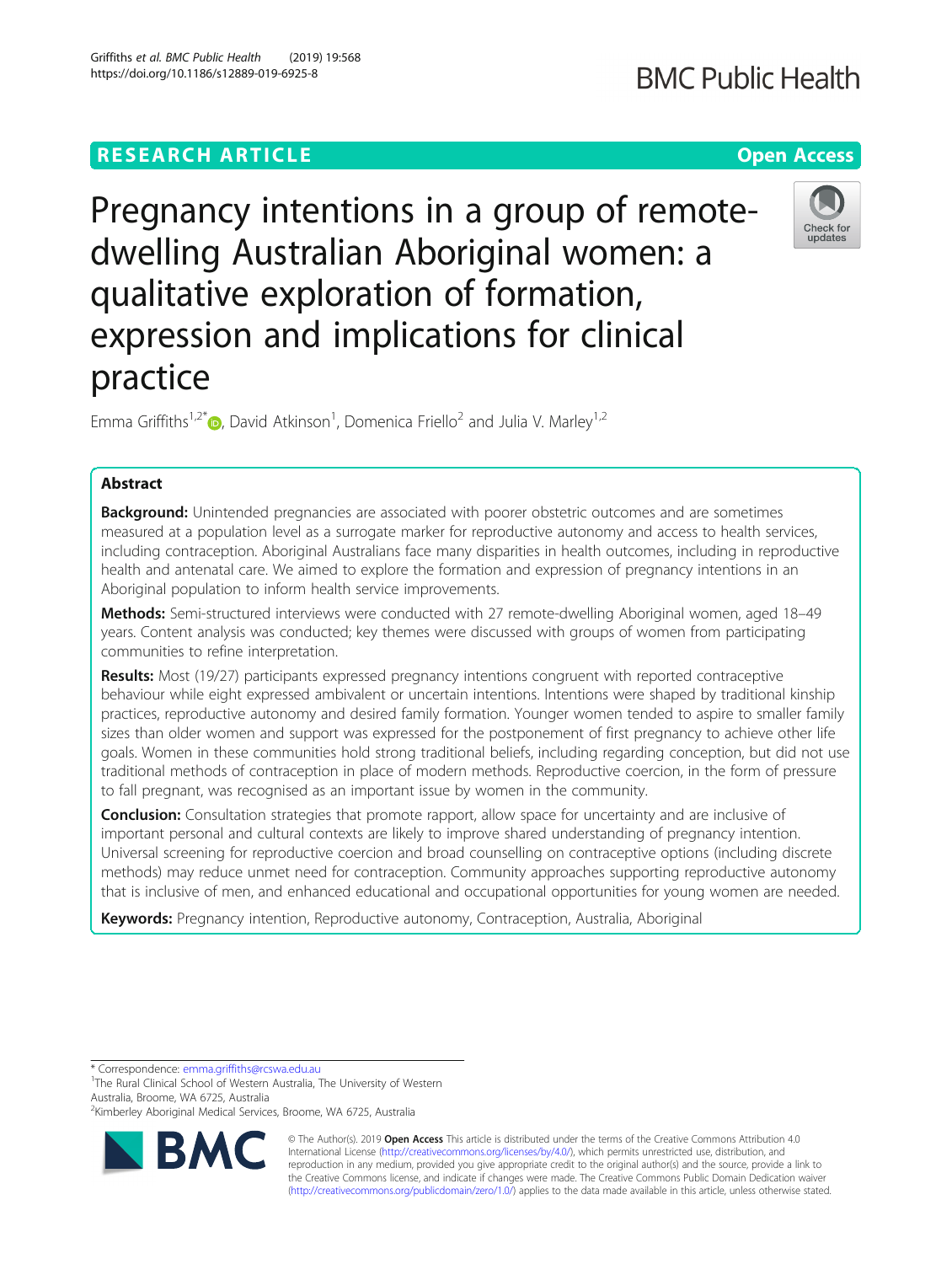## Background

Unintended pregnancies (often further classified as unwanted or mistimed) [[1\]](#page-9-0) have been associated with later entry into antenatal care, increased frequency of pregnancy risk factors and adverse pregnancy outcomes [\[2](#page-9-0)]. A third of pregnancies in Australia are estimated to be unintended [\[3](#page-9-0)]. At a population level, the rate of unintended pregnancy is sometimes used as a surrogate marker for women's reproductive autonomy and access to health services [[4\]](#page-9-0). At an individual level, assessment of pregnancy intention is important for the provision of appropriate contraceptive services and timely preconception care.

For these reasons pregnancy intentions and the association of intention with relevant actions (such as contraceptive use, adoption of healthy pre-conception behaviours and early access to antenatal care) are concepts fundamental to the understanding of reproductive health issues and the provision of quality care. Discrepancies between reported pregnancy intentions and pregnancy related actions have been well demonstrated in the literature [[5](#page-9-0)–[7](#page-9-0)]. This prompts questions around whether methods of assessing pregnancy intention are accurate, and what contextual factors impact on the relationships between intention and actions. Pregnancy intention and associated actions may be shaped by factors such as the degree of female reproductive autonomy, socioeconomic status, pro-natalist norms and attitudes and values towards available contraceptive options [[8](#page-9-0)]. Traditional theories of reasoned action have been challenged in this space [\[9\]](#page-9-0), highlighting the need for individual consideration of planning, intention, desire and action when discussing pregnancy intention.

It has also been suggested that women may fail to form pregnancy intentions because of low perceived reproductive control  $[6]$  $[6]$ . The concept of "planning" has been described as an "unattainable ideal" in qualitative studies of populations of disenfranchised women [\[6](#page-9-0)]. This is likely to present the greatest barrier when the act of planning is defined by the attainment of life goals that seem irrelevant or unlikely, or when planning requires foresight into the distant future. The process of assessing pregnancy intention often implicitly assumes a high level of reproductive autonomy and agency within partnerships. However, pregnancy intentions within couples is not always concordant, requiring a degree of negotiation. On one end of the spectrum this may affect the formation and expression of pregnancy intention via reproductive coercion. Defined as behaviour that interferes with the autonomous decision-making of a woman with regards to reproductive health [\[10\]](#page-9-0), reproductive coercion has been described in many different populations [\[6](#page-9-0)], and has an association with other forms of intimate partner violence and with unintended pregnancy [[10\]](#page-9-0).

Australia is a developed country with an efficient health care system that provides superior health outcomes in comparison to other Commonwealth countries [[11\]](#page-9-0). Aboriginal Australians, however, have one of the longest living cultures yet drastically poorer health outcomes than their non-Indigenous counterparts [\[12](#page-9-0)]. National targets to reduce inequities in health outcomes are currently not on track  $[13]$  $[13]$  and complacency on this issue cannot be afforded.

In Aboriginal Australian communities culturally-specific traditional kinship practices are historically integral to the determination of partnerships and family formation. Kinship-based marriage organises all social structures and relationships, determines obligations to land and family and imparts identity within and between social groups. Disruption to the kinship system has the potential to impact across communities in terms of relationships, ritual practices and marriage eligibility in current and subsequent generations, as illustrated in historical accounts of forced remarriages in missionary times [\[14\]](#page-9-0). Additionally, young people's desire for autonomy has been described as increasingly competing with traditional marriage practices in influencing partnering and pregnancies [\[15\]](#page-9-0).

Our previous work examined the uptake, continuation and acceptability of contraception methods in three remote Aboriginal communities [[16\]](#page-9-0). The most common form of contraception used in these communities is the etonogestrel implant and continuation rates with this method were good. Thematic analysis of interviews with women demonstrated good acceptability of method, with adverse effects being troublesome for a subset: four of 17 women who had used the implant had ceased due to unwanted side effects. However, despite this apparent acceptability, incident contraception use was documented for only one-fifth of women in these communities, compared with two-thirds of all Australian women aged 18–49 years in 1998 [[17](#page-9-0)]. Also, some women described pressure from partners to cease contraception. This raises the possibility of some unmet need for reproductive health services: to better understand what needs might be "unmet", we must first better understand those needs.

In this article we present a further exploration of the formation of pregnancy intention through analysis of semistructured interviews with Aboriginal women residing in participating Western Desert communities. In improving our awareness of the expression of these intentions and the factors that influence them we aim to develop a shared understanding of their reproductive health needs in order to enable improvements in health services.

## Methods

## Recruitment

This study involved the continuation of a mixed method design focussing on contraception use and acceptability.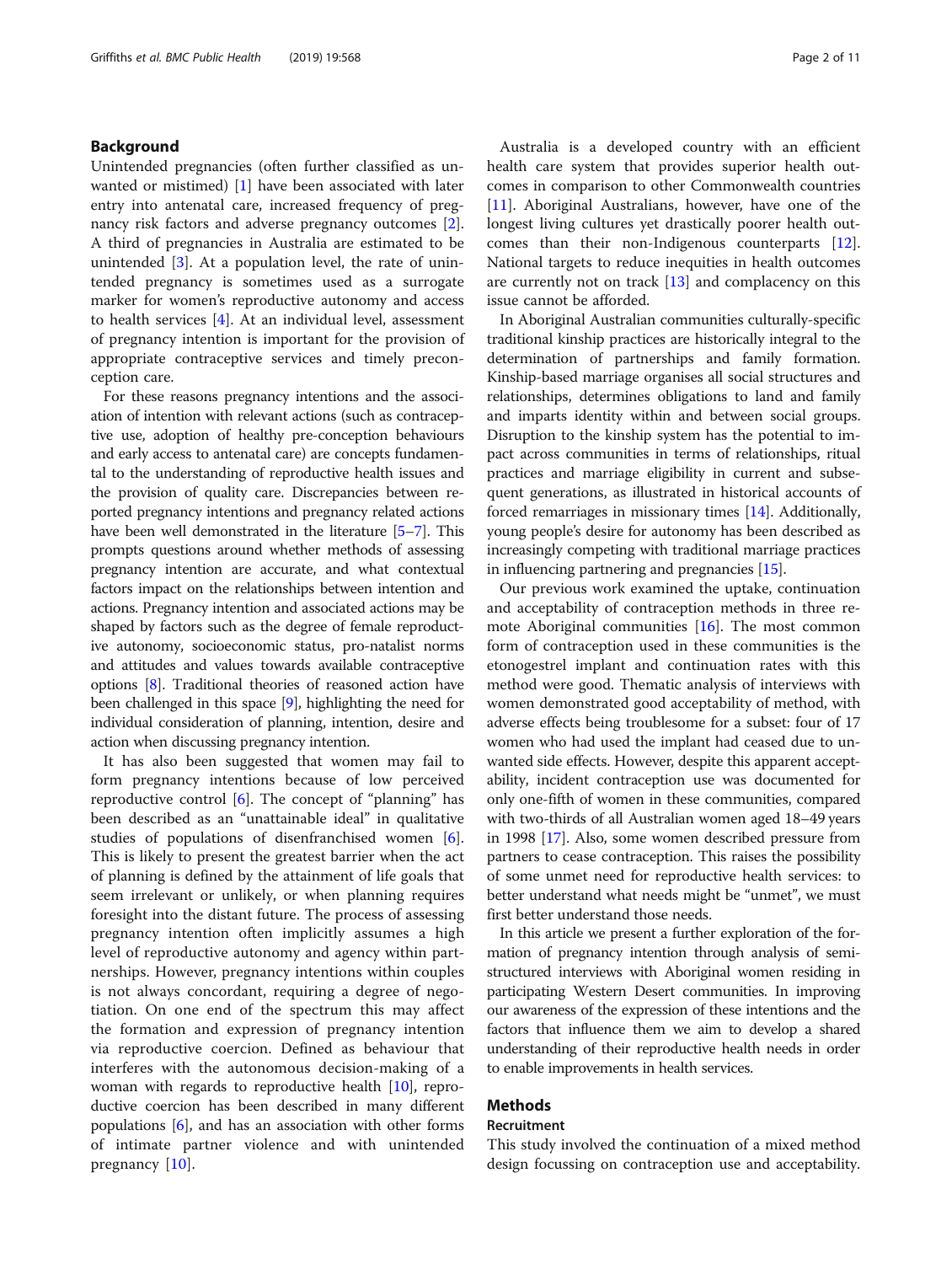Quantitative data relating to contraceptive use and continuation has been previously published elsewhere [\[16](#page-9-0)]. Women were eligible to participate if they identified as Aboriginal and/or Torres Strait Islander and were of adult reproductive age, defined as 18–50 years inclusive. No women were knowingly pregnant at the time of interview. Consent was sought at the time of interview. Purposeful sampling was used to recruit women who indicated an active interest in discussing this topic and to ensure different ages and stages of reproductive life were included. Interested women were identified through existing community relationships and through word of mouth from participants. Light refreshments were provided during and after interviews for participating women. Local female Aboriginal Health Workers were offered an opportunity to provide individual interviews or contribute to feedback and analysis according to their individual preferences.

### Setting

The participants were from three very remote communities in the Western Australian (WA) Western Desert region with a combined population of 915 at the 2011 census [[18](#page-9-0)]. The two smaller communities are located within 90 min' drive of the larger community. A general practitioner resides in the largest community and provides medical services to all three. The current primary health provider organisation has been providing health services to the region since 2006.

Prior to colonisation the lake system in the region was a centre of activity lying at the end of a dreaming track that brought together many language groups over a wide area. The area has a history of occupation by Catholic missionaries since the early 1940s who provided health and other services during the post-war era. In 1983 the mission handed over its land and administration, and the communities became self-managed [[19\]](#page-9-0). The current communities include families from multiple language groups from the surrounding desert. A local Catholic school has provided education to year 9 level since 1984, after which young people may travel away from their community to complete high school. Although many people speak English well, it is often as a second or third language. "Bush medicine" and traditional healing practices are understood and continue to be practiced, sometimes in parallel with Western medicine.

The participating communities continue to observe a separation of "men's business" from "women's business", both in traditional law and cultural practices and in discussion of reproductive health issues. A traditional practice of "promised marriage" is well documented where young women were betrothed at a young age to an older man, however this has been noted as becoming less common over time [[20\]](#page-9-0). Kinship structures are also still prominently recognised and dictate the acceptability of certain social interactions. One important aspect of kinship are the sets of "skin names" used in the region which can vary by language group. Skin names of children are determined by their ancestry and in traditional societies determine aspects of most social interactions, including who a person is permitted to marry and also who they are expected to avoid. The phrase "wrong skin" implies a relationship that would have traditionally been prevented by the kinship system [\[21](#page-9-0)]. This system allows individuals across multiple generations to understand their relatedness and for this knowledge to be passed down through subsequent generations, ensures a degree of genealogical distance and provides continuity in relationships with the land and other population groups [[22\]](#page-9-0). Disruption of traditional marriage systems can result in confused and contradictory relationship definitions between two people [[14](#page-9-0)]. These disruptions have ripple effects through subsequent generations, particularly in combination with other community fragmentation such as forced removals and decreased sex segregation.

#### Reflexivity

Interviews were conducted by the sexual health nurse who had been based in these communities long-term (author DF) and a doctor who had visited the community over several years (author EG), both female and non-Indigenous.

The authors acknowledge the privileged position occupied in this space as clinician researchers, and the potential for conflict in this dual-role [[23\]](#page-9-0). Where indicated, arrangements were made to follow-up the clinical needs of participants after the completion of the interview. We also note the limitations inherent in our role as non-Aboriginal service providers: trusted and known as long term service providers, but external to the community and therefore outsiders. Our process aimed to create a safe environment for cross-cultural exchange and knowledge transfer that reduced the distance between key community informants and research end-users.

#### Interviews

Questions were drafted and piloted with Aboriginal colleagues. Visual aids were used which included interview questions in plain language and large font, Likert-type scales and categorical options. Interviews, which ranged in duration from 20 to 40 min, were conducted in a clinic consulting room after hours, or a vacant community building, based on participant preference and room availability. Interviews were conducted in English. Women were invited to bring support persons to the interview with them, however all interviewed women elected for private interview. Question content was revised iteratively incorporating initial analysis of responses and direct feedback from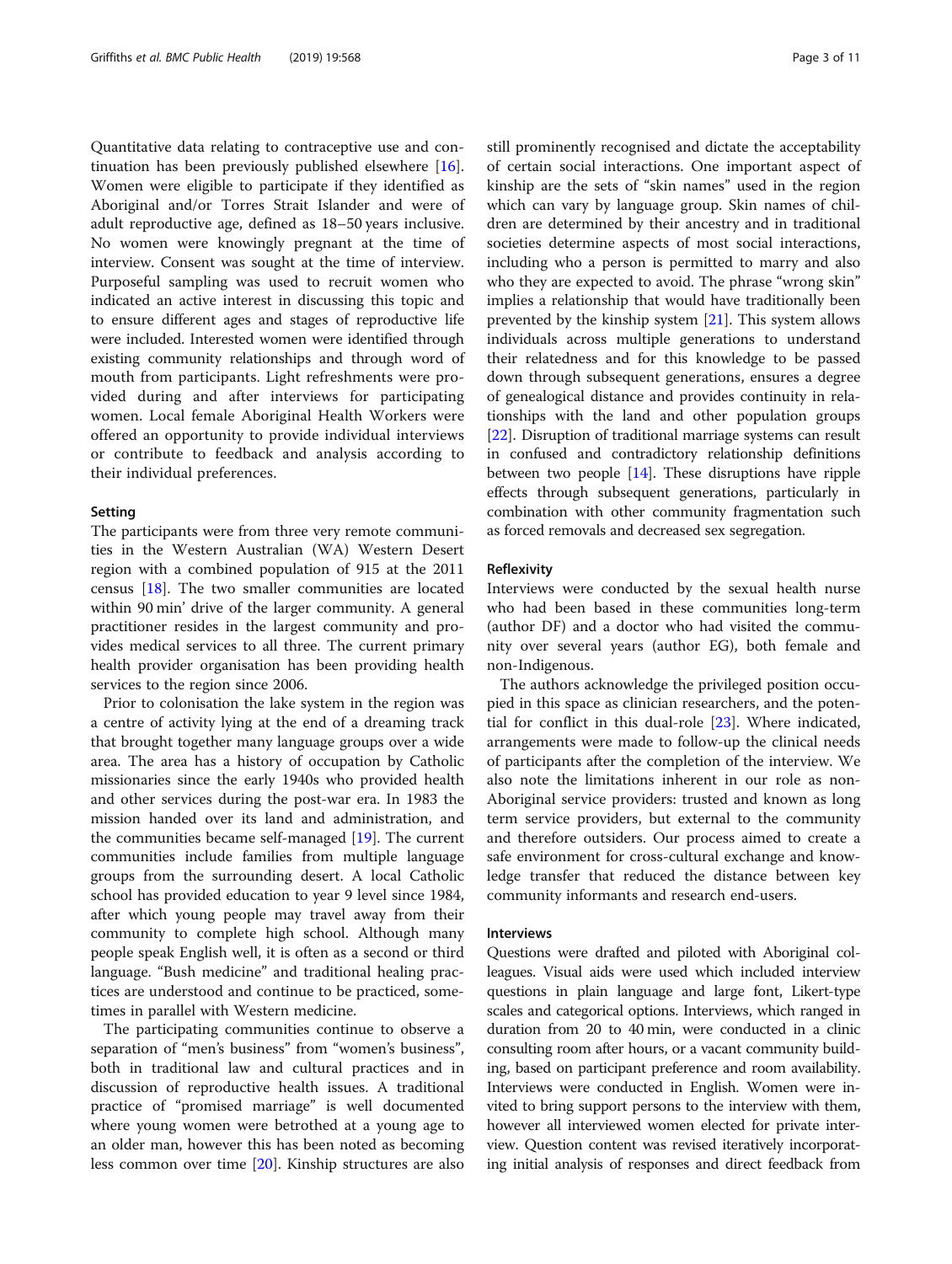participants during interviews. Three women were interviewed a second time, following a revision of the interview guide. Question content is summarised in Table 1.

Initially interviews were hand transcribed at the time of interview by one interviewer and cross-checked with the second interviewer within 48 h. Based on feedback from women during the course of the project that audio recording would be acceptable to the community, an ethics amendment was submitted to allow audio recording as an option. All subsequent participants agreed to audio recording – these recordings were subsequently transcribed by one interviewer and cross-checked between interviewers within a week of interview.

#### Analysis and feedback

The results of an initial analysis of these interviews were presented back to focus groups in two of the three communities (open to any interested women) using plain language summaries to stimulate discussion and to test our interpretations of the data. Feedback from local women was then used to inform further analysis and prioritisation of themes. Content containing culturally specific knowledge was de-identified then discussed with a cultural custodian identified by the community; specific knowledge that was considered important Aboriginal cultural property has been excluded from this publication.

Responses relating to pregnancy intention in the short and long term, desired family size and contraception plan were used to summarise pregnancy intention and were analysed for congruency. Explanatory factors relating to intention formation and decision making around

| <b>Table 1</b> Content of semi-structured interviews |
|------------------------------------------------------|
|------------------------------------------------------|

conception and contraception were coded for thematic analysis. Analysis sought to address the following research questions: Are women forming pregnancy intentions? What influences the formation, or lack of formation of pregnancy intentions? Are unmet needs for contraception revealed through exploration of pregnancy intentions?

## Ethics approval

Aboriginal women elders from the communities were initially consulted during the development of the project, discussed the project and agreed that the project was consistent with local priorities. This project received ethics approval from the Western Australian Aboriginal Health Ethics Committee (reference, 585) and was supported by the Kimberley Aboriginal Health Planning Forum Research Subcommittee.

## Results

The final sample included 27 women, who ranged in age from 18 to 49 (median 28) years at time of interview. Women's prior births (parity) ranged from zero to five (median 2). Participant characteristics are summarised in Table [2](#page-4-0).

#### Pregnancy intention

The majority of women  $(n = 19)$  expressed congruent pregnancy and contraceptive intention, with either current positive ("yes, now")  $(n=7)$ , future positive ("yes, but not yet")  $(n = 5)$ , or negative ("no more")  $(n = 7)$  intention.

| Category            | Content                                                                                                                                                                                                                                                      | Questions included in the prompt sheet <sup>a</sup>                                                                                                                                                                                                                                                  |  |
|---------------------|--------------------------------------------------------------------------------------------------------------------------------------------------------------------------------------------------------------------------------------------------------------|------------------------------------------------------------------------------------------------------------------------------------------------------------------------------------------------------------------------------------------------------------------------------------------------------|--|
| Contraception       | Contraception used; Reasons for use;<br>Are you using any [contraception] at the moment?<br>Have you used any/any other [methods] before?<br>Experiences of using;<br>What is good/bad about this/these [methods]?<br>Have you heard of any other [methods]? |                                                                                                                                                                                                                                                                                                      |  |
| Pregnancy intention | Wanting, trying;<br>Timing;<br>Family size;<br>Hypothetical pregnancy;                                                                                                                                                                                       | Do you want any [more] babies?<br>Right now, are you trying to / trying not to have a baby?<br>How long between now and when you want to have a baby?<br>How many babies would you like to have all together?<br>If you found out you were pregnant today, how would you feel?<br>What would you do? |  |
| Decision-making     | Choosing a partner;<br>Marriage;<br>Age and pregnancy;                                                                                                                                                                                                       | How do you decide a man is the right one to have a baby with?<br>Is it important to be married before having a baby?<br>How do you decide it is the right time to have a baby?<br>What is a good age to start / stop having babies?                                                                  |  |
| Partner             | Wanting;<br>Timing;<br>Family size;<br>Talking;                                                                                                                                                                                                              | Does your partner want any [more] babies?<br>How long between now and when your partner wants<br>to have a baby?<br>Do you and your partner have any talks about having babies?                                                                                                                      |  |
| Autonomy            | Personal experiences of;<br>Perceptions of issue in community;                                                                                                                                                                                               | Has anyone ever tried to force you / pressure you about:<br>contraception/having a baby/ending a pregnancy?<br>Is forcing / pressure an issue in [this community]?                                                                                                                                   |  |

<sup>a</sup>Exact wording was modified as needed to enhance comprehension. Important points were clarified by revisiting questions with alternative phrasing to improve the accuracy of interpretation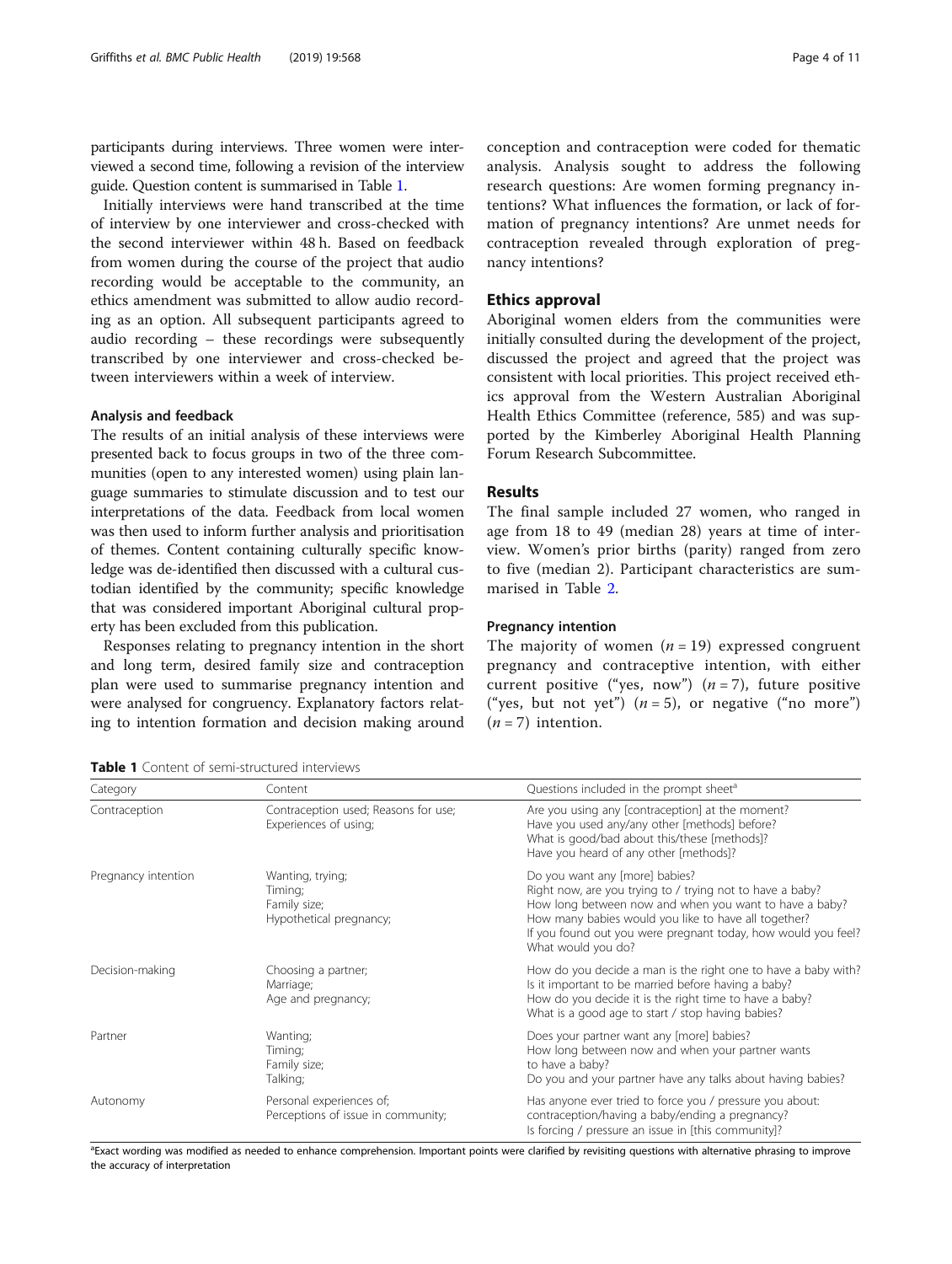#### <span id="page-4-0"></span>Table 2 Participant characteristics

| Characteristic                                | Group                                         | Number of<br>participants |
|-----------------------------------------------|-----------------------------------------------|---------------------------|
| Age                                           | $18 - 24$                                     | 10                        |
|                                               | $25 - 34$                                     | 8                         |
|                                               | $35 - 44$                                     | 8                         |
|                                               | $45 - 49$                                     | 1                         |
| Parity                                        | $\mathbf 0$                                   | 7                         |
|                                               | 1                                             | $\overline{4}$            |
|                                               | $\overline{2}$                                | 5                         |
|                                               | 3                                             | $\overline{4}$            |
|                                               | $\overline{4}$                                | 5                         |
|                                               | 5                                             | $\overline{2}$            |
| Contraception in situ<br>at time of interview | Contraceptive implant                         | 12                        |
|                                               | Permanent (tubal ligation<br>or hysterectomy) | 5                         |
|                                               | Medroxyprogesterone depot                     | 2                         |
|                                               | Nil                                           | 8                         |
| Pregnancy intention                           | Current positive                              | 7                         |
|                                               | Future positive                               | 5                         |
|                                               | Negative                                      | 7                         |
|                                               | Ambivalent/uncertain                          | 8                         |

Women who had congruent present positive pregnancy intention were not using contraception, would be "very happy" to be pregnant, were "trying" to become pregnant and described an ideal family size that was greater than their current number of children. Women who had future positive pregnancy intention had contraception in situ or a plan to access contraception and expressed positive intentions, but for the "future", or "later on".

Women who had congruent present negative pregnancy intention had contraception in place or a plan to access it and reported "trying hard not to have a baby" or being satisfied with their current family size. These seven women had at least one previous pregnancy. In contrast, eight women expressed some ambivalence or uncertainty regarding the possibility of future pregnancy. Some women were hesitant to disclose their positive pregnancy intention until the later stages of the interview as greater comfort and rapport was achieved. Time-specific questions were necessary to ensure a mutual understanding of timing with respect to pregnancy intention:

INT: Do you want any babies do you think?

P11: Yeah but I think... ah... I need a good a man sometimes I think.

INT: How long between now and when you want a baby?

P11: Like wait when I get older, a little bit older.

INT: How much older is older?

P11: One month.

In discussing the future women tended to only discuss time periods of months, or perhaps "future" to indicate more distant, less able to be predicted, possibilities. Whether or not they desired a pregnancy, most women clearly stated that if they found out they were pregnant they would have the baby and raise it themselves, in preference to adoption or termination of pregnancy.

## Finding a partner, the "right way"

Traditional kinship structures remain important to women in this community. Women had strong feelings that there were "right ways" and "wrong ways" to form partnerships. Personal attributes such as being hardworking, fit, strong, and treating women well were thought to be important. For some, marriage was important. One woman had memories of participating in her parents' marriage in the local church (marrying "Kartiya [non-Indigenous] way"). However, for most women marriage referred to the traditional practice of Aboriginal law and kinship structures.

Marriage itself was not always viewed as important if the partnership in question was well known and accepted by the community, hence legitimate (P21: "They got baby and they not married, he still the family. The family will know that they were going out nearly every night"). For some their views reflected their own experiences (P23: "It was my choice, I was very young and didn't want to be married"). One woman had experience of being in a "promised" marriage. Some expressed that unlike other aspects of kinship-marriage, a large age gap between husband and wife was no longer acceptable, and that it was important to know a man before marriage.

P21: Sometimes they just married "blind way". They should know them first better, they should know the person better, they should know the persons family and know him better.

Being "wrong skin" or having certain other relationships under Aboriginal law was an important reason that some people could not marry and should not have a baby together. These "wrong way" partnerships were frowned upon as they were considered to lead to uncertainty about the paternity of babies, community fighting and unrest.

P22: When they have a partner, then they can have a baby. It's not right when they have no partner but they be pregnant, cause trouble like that. Like the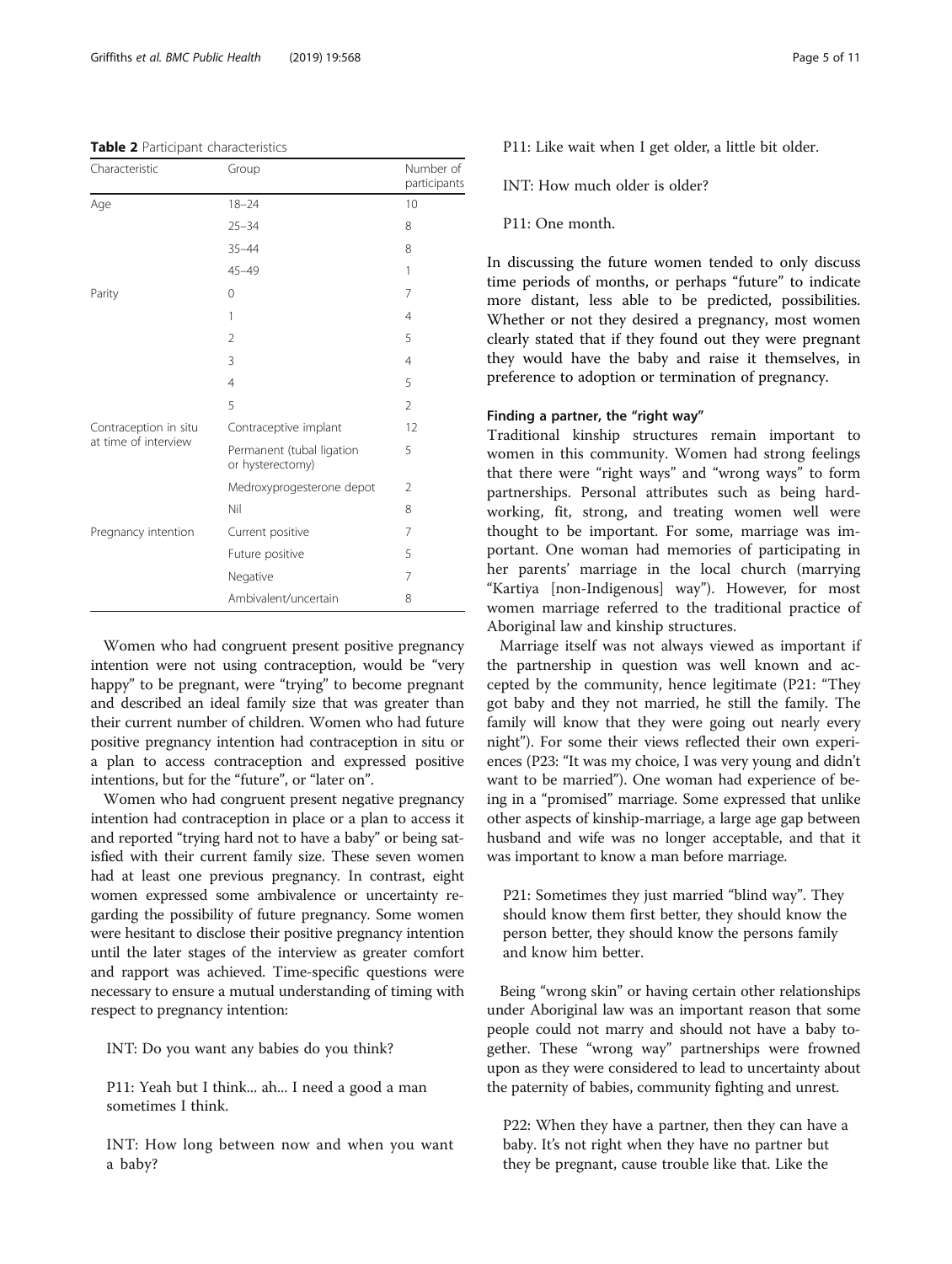other man says 'my baby', then the other man says 'that's my baby'. That thing cause more problem… there was fighting a couple of months ago about baby.

Kinship systems were also seen to impact on family structures and bringing up of the child.

P25: Here's what I was doing, I didn't want [my baby's] dad involved because he was with another woman, I kept my baby to myself.

INT: Could he have said to you, 'But I want to hold the baby. I want to grow it up'?

P25: Nup, he know it was wrong skin and ... yeah. Yeah, if it was right skin I would have given [the baby] to him, but wrong skin and woman, I kept my baby for myself.

In contrast to this, babies born to "right skin" partnerships were seen to bring happiness and harmony to the community:

P25: … But it brings family together, in-laws to in-laws, together. Sometimes the baby... yeah, they're good family like that you know... but we in the community see, little communities, like it brings people together [but] sometimes especially if they're wrong skin it doesn't work. If they're right skin it brings family together.

Women in insecure relationships were judged for "mucking around" and not knowing who they had been with (P22: "Because they don't know which man they going out with… they go one, one day, another the next day"). Five participants discussed this as an important issue and held these women responsible for fighting in the community. It was believed that a pregnancy had a changing effect on both mother and father, and men were sometimes scrutinised to see if the pregnancy was "making them different" (P27: "Sometimes when they, like when the partners not getting different, and they see that man is getting… you know... different, getting weight or losing weight"). Where paternity was disputed, a woman was at risk of getting caught up in fighting between family groups.

## Making a family: timing, size and gender: "I'd be happy, if I had another little baby girl"

Women recognised the benefit in postponing pregnancy until a certain age; for most women this was 18–25 years. One reason was to give women time to achieve other life goals (P8: "I reckon they should go to Perth, finish school, go to university, get good jobs, then have

babies", P20: "Probably when you are all organised, got money, got car"). Most women identified the ideal age to fall pregnant as older than they had been at their first pregnancy. Education was described as something that would complement motherhood:

INT: How old is old enough?

P21: I dunno, well only times you can have babies is when she finished schooling, [going to] college, maybe after that she can do whatever she wants, because she'll be well educated now.

INT: Is it important to be well educated?

P21: Yes. So if kids bring their things [school-work] to you the mum can do it. Otherwise they come to her [for help], like asking 'Mum, help me read this' and she'll be like 'Go ask your father, your grandmother', and say 'I'm too tired' but she is lying because she doesn't know how to read.

The other reason to postpone pregnancy was the concern that pregnancies at a young age would be dangerous for the young woman (P27: "…for me it's not alright for young girls, like young teenager to have a baby because you know, sometimes they get killed from babies you know…"). It was felt that if parents did not discuss contraception with young teenagers, they might be at risk of an early pregnancy.

Women identified the need to space pregnancies in order to be well placed to manage a family (P22: "Wait 'til baby get big, walking maybe before you have another. Can't have another baby while my baby is still small"). Desired family size ranged from one to seven. Most women aged under 25 ( $n = 6$ ) reported a preferred family size of one or two children (5 of 6), whereas women aged 30 years and over  $(n = 15)$  had ideal family sizes of three (3 of 15), four (7 of 15) or more (3 of 15) children. Women reflected on the practicalities of caring for multiple children at once and the potential for stress:

P27: When some womans' got five or six… like she got…. Baby, sitting down baby and she got a maybe two, three or five years old… you know she comes and cries at the mother's lap 'Ahhh' like you know, the mother goes mad and starts giving her a hiding.

INT: And why do you think she does that?

P27: Don't know… I think she got stressed or something like that, stressed from too many kids… Wait until she or he is maybe walking around, walking, walking baby… Because you can't handle it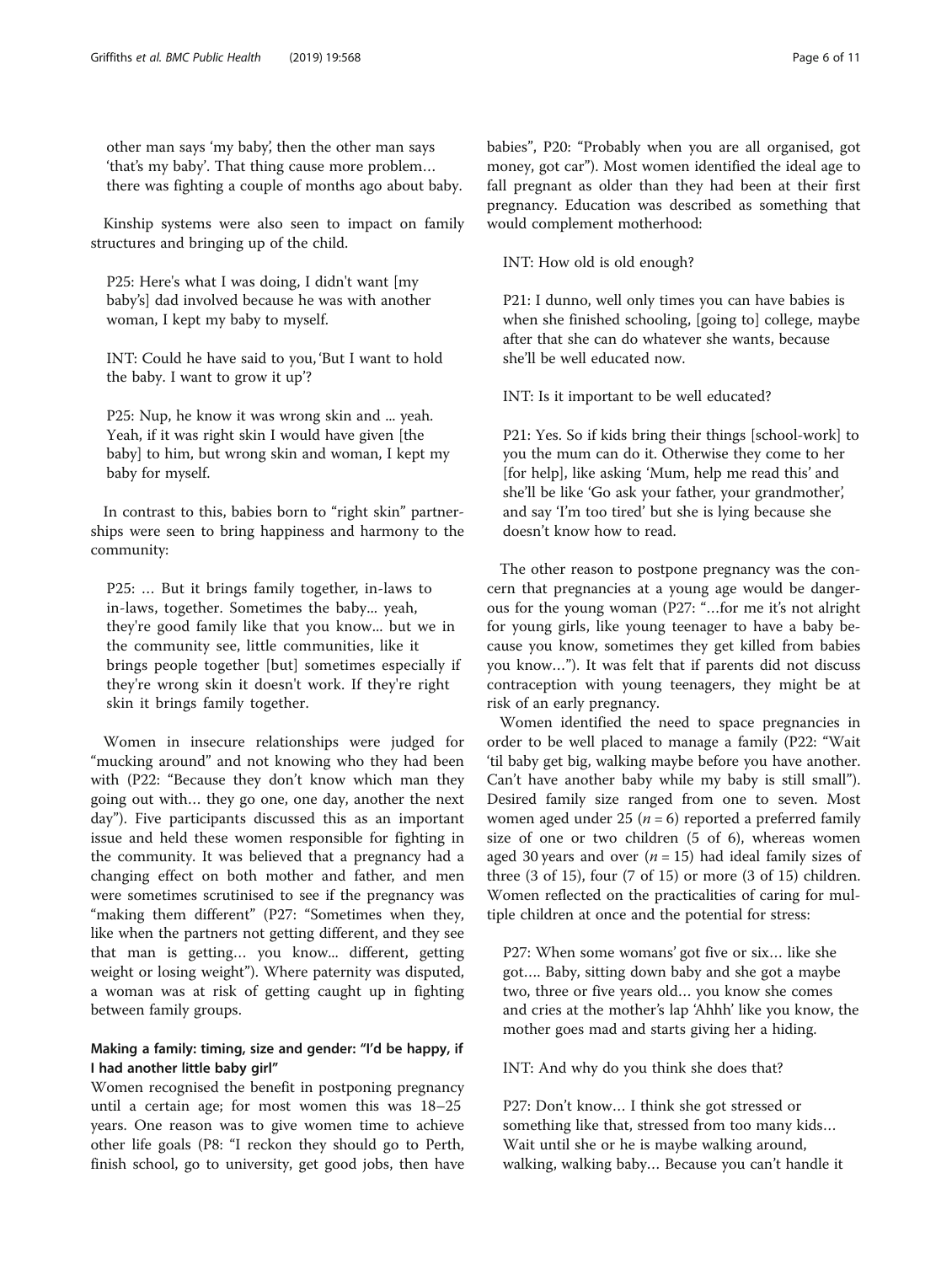like, when he or she is still a baby and you want to have another baby, you know, it's going to be rushed like…Too hard.

For some women the desire to have a girl, or another girl was central to their desire for additional pregnancies (P23: "I'd be happy, if I had another little baby girl"). Girls were seen as more helpful to the mother, easier to manage and to have a role in caring for younger children, and it was expected that one daughter would want the companionship of a sister to grow up with ("P5: One girl grows up, want more sister, she's going to ask me for that".

#### Autonomy and control

Pressure from partners to fall pregnant was perceived as a common problem. Although mentioned by nine participants, it was largely discussed at a distance, happening to "friends" and "other women". This occurred through pressure to cease contraception and the threat that men would leave women who did not fall pregnant. One woman described switching from the contraceptive implant to the medroxyprogesterone injection so she could access contraception in secret. This was normalised by some women, as an expected part of gender dynamics.

P24: But I been hear some girls, like maybe, maybe boyfriend one was telling them have baby, and they go tell me… I dunno, maybe just have it... make the boy happy, and the family.

INT: Is that scary for girls sometimes?

P24: No... they just feel happy, like fun. They just talk 'Ahh, can you take that implant off, you gotta have my baby', like that. And the girl just laugh 'Yeah I'll take it off, I'll go see the doctor'.

INT: What if the girl says no, what will he do?

P24: Well, you won't meet him again.

The solution was sometimes to go "quietly" to the clinic and get their contraceptive implant removed, suggesting that reproductive coercion, if present, was not always openly discussed with clinic staff.

P27: Quietly for him. To make him stop having argument. Sometimes, men get wild, because the girl got that implant on and [she's] not allowed to have… you know, private... private, some of them have their private problem, you know, they don't tell us maybe…

For one woman, her future pregnancy plans were uncertain in anticipation of pressure to become pregnant.

P8: My partner just came out of prison…. but I not ready yet... Some women stay strong, keep their [implant] in. I been through that with my partner, try to tell him I'm not ready, he not support me. Some young girls, some girls say no… Three is enough I think I just keep this [implant] in.

Women expressed frustration at being on the receiving end of jealousy. They attributed some problems to men's lack of understanding about the inheritance of traits or the timing of conception.

P21: He [her oldest child] has my mother's skin colour. He's got my mother's bright skin colour… but the baby is for [her current partner], but the colour comes from mother side of family. He keeps saying 'Only [the youngest child] is mine'.

P23: Maybe [when she gets pregnant], he's gone out, he might come back and say 'I've gone out, this is someone else's'. Men can ask silly question you know… If the woman got pregnancy and men don't know nothing she's already expecting a baby and it's still growing and a couple of months later they see she's getting more bigger, 'Is that mine or somebody else's'?

For most women, conversations with their partner about pregnancy planning were brief or did not occur. Women were not always certain why men might want to have babies, suggesting that he would take pride in being a father (P21: "because he wants to take it around and show it to family, and they congratulate him"), or that it will make him stronger and happy.

## Western versus traditional beliefs

Most women described traditional fertility practices as having an important role, particularly in becoming pregnant (details omitted at community request). Despite these strong connections to traditional practices, women also discussed the importance of "Western" medicine and talked about the experiences they had had accessing clinic services. Participants identified that when pregnant, it was important to go to the clinic to confirm the pregnancy and have a check-up, however they also suggested that in some cases a woman might hide her pregnancy intention to avoid "humbug" from the clinic during pregnancy, in order to conceal a "wrong skin" relationship, or because she was worried that she might not fall pregnant quickly. Infertility was associated with sadness and shame, and participants were uncertain about why some women were unable to get pregnant.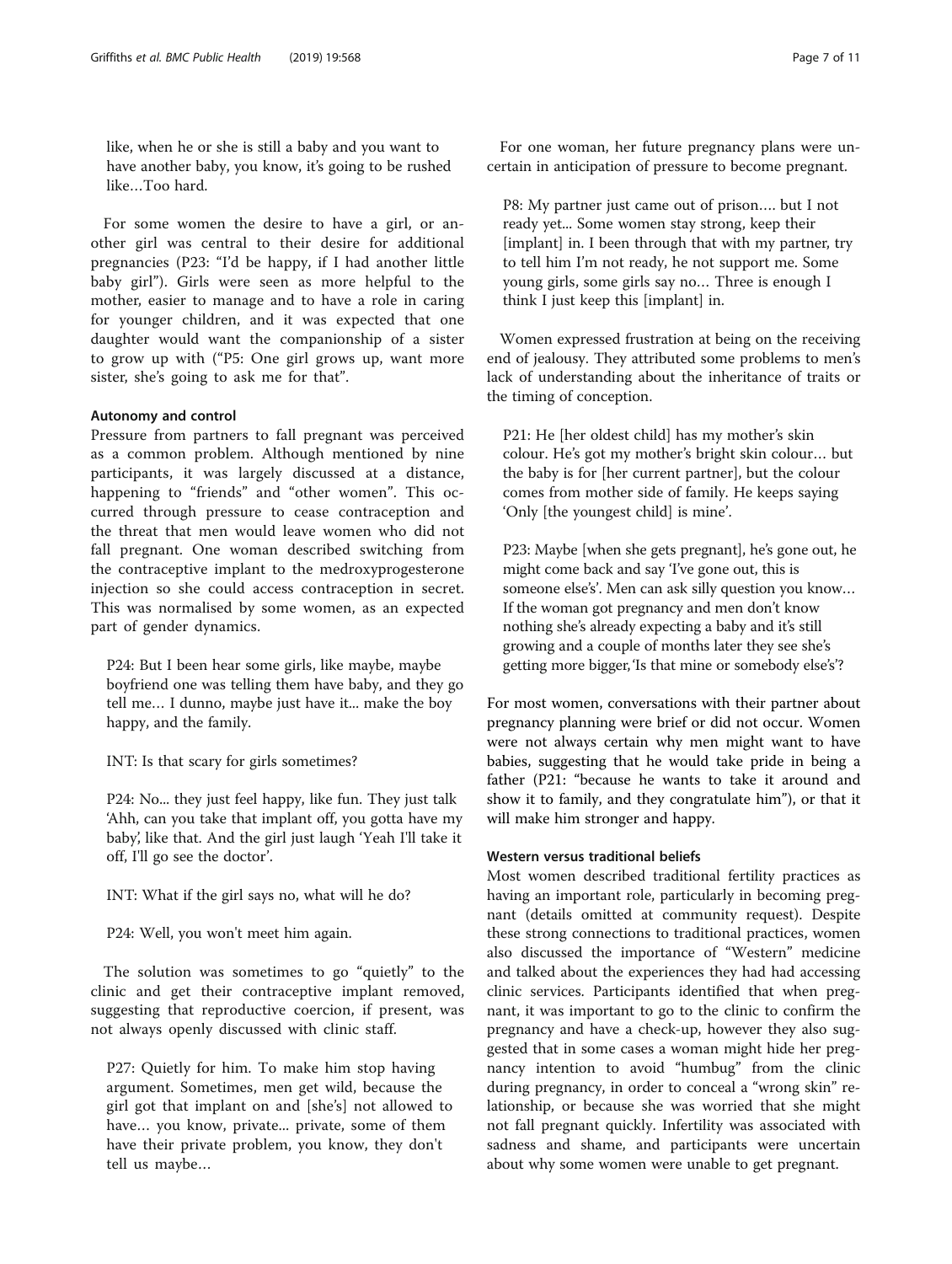P26: Some trying to have babies... but couldn't… they married right. Some young girls you know but they can't have babies.

INT: Do you know why it is that they can't have a baby?

P26: I don't know.

One woman, however was interested in attending the clinic for assistance with fertility (P25: "Nah I want to find out about [how to] have a baby, take pills or anything… medicine to make baby come"). Women also identified getting a check-up for "STI" or "germs" as a good reason to go to the clinic, to avoid "damage… like sore eyes (for the baby) … [and to check you are] healthy and you know, not sick" (P24) and also "iron tablets, make strong baby (P5)".

#### **Discussion**

Our study confirms that it is possible for clinicians to develop a shared understanding of pregnancy intention for most women in this community. Participating women who wanted to avoid pregnancy were generally accessing modern contraceptive measures. Some women did not express clear pregnancy intentions or were uncertain about future pregnancy plans and these women appeared to have lower perceived reproductive control.

Women spoke of the continuation of traditional cultural practices in parallel with the use of Western medicine. Partnering and the formation of pregnancy intention in this population remains closely associated with traditional kinship systems and women generally have a clear understanding of, and attachment to, traditional fertility practices regarding conception. However, women concurrently described the importance of using Western medicine to ensure a healthy pregnancy with a good outcome. No woman reported a preference for Aboriginal traditional methods of contraception. One published reference to "bush medicine" for contraception on Groote Eylandt tells of the use of herbs to impart permanent contraception [[24](#page-9-0)], but such reports are rare. In this study we did not detect unmet need for modern contraception on the basis of preference for traditional or other alternative methods.

The interview responses suggested a decline in ideal family size in association with older preferred age at first pregnancy and support for the education of women. This finding was significantly different from attitudes and values documented in a 1987 study, where the use of contraception to delay a first pregnancy was frowned upon in a number of Aboriginal communities across Australia [\[25\]](#page-9-0). Expressed interest in education also appears to be higher than in an earlier study with young Aboriginal women in 2003 [\[26\]](#page-9-0). Such changes may well be suggestive of demographic transition [[27\]](#page-9-0), although traditional demographic theories may have limited applicability to collectivist cultures and the complexities of the post-colonial context [[28\]](#page-9-0).

Women in our study idealised the notion of further education and financial security, even though this was achieved by few women from these communities. Currently this would require young women to make the difficult choice to travel far from country and family in order to pursue education and employment. Although rates of teenage pregnancy are declining for Aboriginal women, the national dataset still shows rates to be more than six-times higher than in the non-Indigenous Australian population [[29\]](#page-9-0). Supporting young Aboriginal women with educational and occupational opportunities is essential in allowing them to actualise their life goals.

Reproductive coercion was an issue of concern for women in these communities, mostly consisting of pressure to become pregnant. This is also an international health concern, with women from disadvantaged or disempowered groups being disproportionately affected [[10](#page-9-0)]. Studies in the clinic environment have identified value in informing women about "hidden" forms of contraception [[30](#page-9-0)] and randomised-controlled trial data demonstrates that universal screening for reproductive coercion can be well accepted [\[31\]](#page-9-0). Increased self-efficacy and awareness of support resources can reduce reproductive coercion for some women [[32](#page-9-0)]. However, these approaches place the burden of change on women who are already disempowered and lacking control in their life.

Approaches that are inclusive of the partner are important and can be effective in reducing intimate partner violence and enhancing reproductive autonomy [\[33,](#page-9-0) [34](#page-9-0)]. A recent statement from a Kimberley Aboriginal Men's Health Gathering has further highlighted the importance of including men in family and early childhood initiatives and emphasised the importance of the role of Aboriginal men as fathers [[35\]](#page-9-0). It is likely that sustained improvements to reproductive autonomy will require a reorienting of community attitudes and norms over time, which will hopefully be enhanced by new community programs addressing family violence more generally. Approaches such as working with men, encouraging community healing and "country-centred" responses were identified as important in a recent Australia's National Research Organisation for Women's Safety report on addressing violence against Aboriginal and Torres Strait Islander women [\[36\]](#page-10-0). Our data suggest that men may also benefit from the delivery of culturally appropriate education about topics such as normal pregnancy and intrauterine development, when a pregnancy begins to "show" and how physical traits are inherited as part of more general education about antenatal care. This may help remove triggers for arguments between couples that are based on misunderstandings.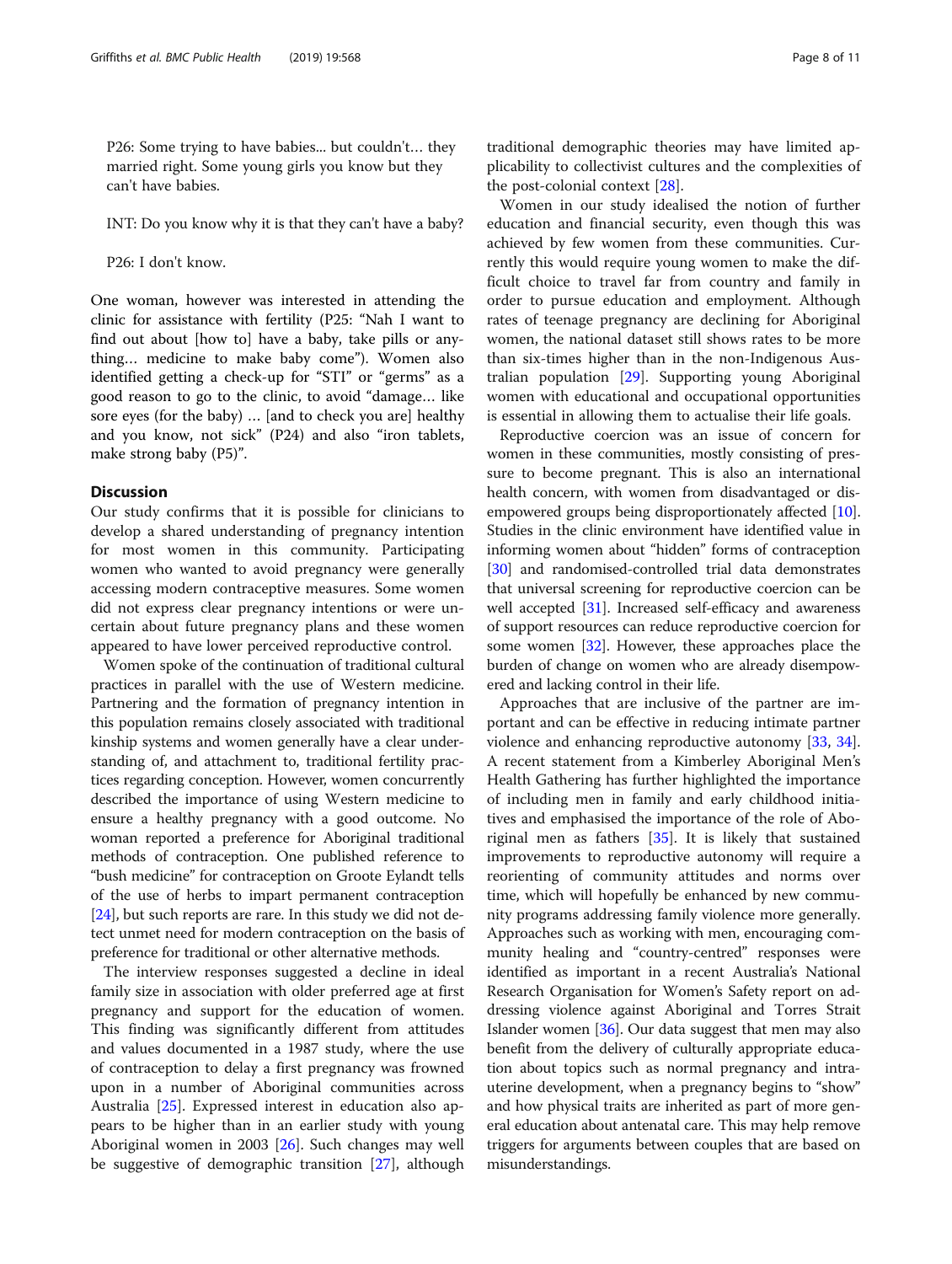Assessing pregnancy intention in a one-on-one clinical encounter is an important prerequisite to the provision of information on available preconception and contraception options. Some women only disclosed their desire for pregnancy after a rapport had been achieved. We noted a tendency for congruity of expressions of intention to increase (or alternatively, for our understanding of intentions to improve) as the interviews progressed and women expanded on relevant contextual factors. This required time and gentle inquiry, exploration of cognitive and affective aspects, the use of time-specific questions, and the discussion of a hypothetical pregnancy. Despite best efforts, achieving a shared understanding of pregnancy intention across cultures can be difficult. Women who intend a pregnancy with a man deemed unsuitable by their community, or who experience reproductive coercion may be reluctant to discuss their situation, even in health care consultations bound by confidentiality.

An approach to questioning which allows for (and does not invalidate) ambivalence and cognitive dissonance has been advocated [[4\]](#page-9-0). We believe this is important for clinicians delivering remote area health services to Aboriginal people, and for clinicians working in reproductive health more broadly. This approach allows the health care practitioner to provide information and counselling on the full range of options available to a woman (including "hidden" methods of contraception), without imposing a forced dichotomy or further marginalising disempowered women. It has been suggested [\[6](#page-9-0)] that being prepared "for whatever might happen" may be conceptually more appropriate than "planning" for women who either lack reproductive autonomy or who express uncertainty, incongruence or ambivalence regarding possible future pregnancies.

One important limitation of our study is that we as clinicians were poorly placed to explore women's perceptions of autonomy within the clinic. This may warrant additional study as providers are likely to bring their own expectations of 'normative readiness' to contraceptive consultations [[37](#page-10-0)]. Studies have shown a tendency of health care providers to discourage LARC discontinuation when patients present with adverse effects or when the provider judges them "not ready" for a pregnancy [[38](#page-10-0)–[40](#page-10-0)]. Also relevant is our lack of a male perspective from the participating communities. This represents a significant gap in the literature on pregnancy intention and reproductive autonomy more generally. Women in our study were reluctant to guess at men's motivations, and since procreation, conception and pregnancy are highly gendered topics in this community we as female interviewers did not attempt to address this subject directly with local men.

Despite our efforts, our selection of participants would tend to bias towards the inclusion of women who were more comfortable speaking English, more confident addressing clinicians, and who may be more empowered in other ways. English would likely be a second-language for most women. Women preferred to speak to us individually, without other community members, and we were not able to offer an unrelated (from out of community) translator which some women might have found useful. Continuing support and empowerment of Aboriginal researchers to navigate such issues would be important in addressing this frequently challenging issue. Finally, this was a qualitative study rather than a quantification of unmet need, and specific to the participating population, which may not reflect what is happening in other populations.

Further studies with male researchers and Aboriginal men are required to facilitate a balanced understanding of this issue and to inform community men's health programs. Another area that may need further exploration is the nature of understanding and health beliefs related to infertility, which was clearly very important to women, but poorly understood by them. This is a population where high rates of risk factors for infertility (including sexually transmissible infections and metabolic syndrome) [[12](#page-9-0)] intersects with strongly held beliefs regarding the origins of conception.

## Conclusions

Our study provides clinicians with valuable input from women that could be used to inform improvements to the delivery of culturally safe reproductive health services, and highlights areas where further research is needed. At a community level, strategies to increase women's autonomy, educational and occupational opportunities for young women and appropriately designed and implemented men's health programs could help prevent reproductive coercion and enable improved access to reproductive health services. Equally, in women who do desire a pregnancy, pre-conception care delivery may be enhanced by supporting providers to assess pregnancy intention in ways that are respectful and inclusive of important personal and cultural contexts. We have begun incorporating these results into additional regional guidelines and provider resources to support reproductive health consultations and the delivery of preconception care. These are global health priorities as women of First Nations or postcolonial populations in many countries are required to seek assistance from health providers from different backgrounds. This paper describes approaches that could be used in other countries facing these challenges in health services provision.

#### Abbreviations

LARC: Long-Acting Reversible Contraception; WA: Western Australia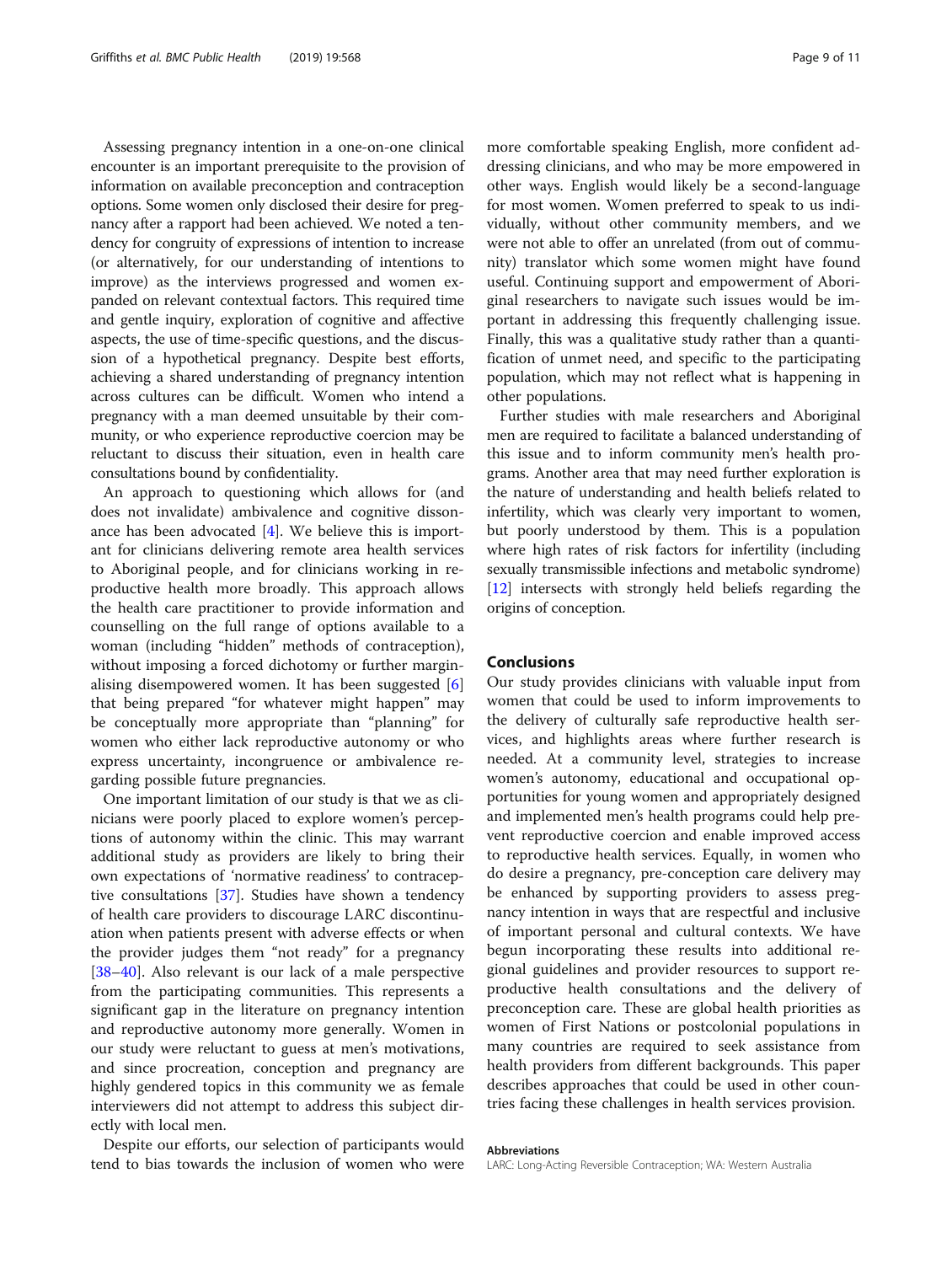#### <span id="page-9-0"></span>Acknowledgements

We would like to thank all the women in the participating communities for their contributions over several years, for which we are deeply grateful. We would also like to thank Dr. Alison Creagh, Emma Carlin and Erica Spry for their support and critical review of the manuscript.

#### Funding

In kind support was provided by Kimberley Aboriginal Medical Services and the Rural Clinical School of Western Australia. No external funding was received.

#### Availability of data and materials

Interview transcripts cannot be made available because they contain information the women requested not be published and this would violate the principles of the ethics committee approval.

#### Authors' contributions

EG, DA, and JM participated in the initial study design. EG and DF piloted and revised question materials with participating communities, conducted interviews and transcribed/cross-checked transcriptions and performed initial coding and analysis with community members. EG drafted the manuscript with revision and critical review from all other authors, who all approved the final version.

#### Ethics approval and consent to participate

The study was approved by the Western Australian Aboriginal Health Ethics Committee. Each participant signed an informed consent form.

#### Consent for publication

All participants provided consent for data analysis and publication.

## Competing interests

The authors declare that they have no competing interests.

#### Publisher's Note

Springer Nature remains neutral with regard to jurisdictional claims in published maps and institutional affiliations.

### Received: 7 November 2018 Accepted: 30 April 2019 Published online: 14 May 2019

#### References

- 1. Division of reproductive health: National Center for Chronic Disease Prevention and Health Promotion. Unintended Pregnancy Prevention. Available from: [https://www.cdc.gov/reproductivehealth/](https://www.cdc.gov/reproductivehealth/unintendedpregnancy/index.htm) [unintendedpregnancy/index.htm](https://www.cdc.gov/reproductivehealth/unintendedpregnancy/index.htm). Accessed 6 July 2018.
- 2. Hall JA, Benton L, Copas A, Stephenson J. Pregnancy intention and pregnancy outcome: systematic review and meta-analysis. Matern Child Health J. 2017;21(3):670–704.
- 3. Rassi A, Wattimena J, Black K. Pregnancy intention in an urban Australian antenatal population. Aust N Z J Public Health. 2013;37(6):568–73.
- 4. Morse JE, Ramesh S, Jackson A. Reassessing unintended pregnancy: Toward a Patient-centered Approach to Family Planning. Obstet Gynecol Clin North Am. 2017;44(1):27–40.
- 5. Moreau C, Hall K, Trussell J, Barber J. Effect of prospectively measured pregnancy intentions on the consistency of contraceptive use among young women in Michigan. Hum Reprod. 2013;28(3):642–50.
- 6. Borrero S, Nikolajski C, Steinberg JR, Freedman L, Akers AY, Ibrahim S, et al. "it just happens": a qualitative study exploring low-income women's perspectives on pregnancy intention and planning. Contraception. 2015; 91(2):150–6.
- 7. Royer P, Turok D, Sanders J, Saltzman H. Choice of emergency contraception and decision making regarding Supsequent unintended pregnancy. J Women's Health. 2016;25(10):1038–43.
- 8. Evens E, Tolley E, Headley J, McCarraher DR, Hartmann M, Mtimkulu VT, et al. Identifying factors that influence pregnancy intentions: evidence from South Africa and Malawi. Cult Health Sex. 2015;17(3):374–89.
- Nelson AL, Shabaik S, Xandre P, Awaida JY. Reproductive life planning and preconception care 2015: attitudes of English-speaking family planning patients. J Women's Health. 2016;25(8):832–9.
- 10. Grace KT, Anderson JC. Reproductive coercion: a systematic review. Trauma Violence Abuse. 2016;19(4):371–90.
- 11. Eric C. Schneider, Dana O. Sarnak, Squires D., Shah A., Doty MM.,. Mirror, M : International comparison reflects flaws and opportunities for better U.S. health care. The Commonwealth Fund; 2017. Contract no.: 18/7/2018.
- 12. Australian Indigenous HealthInfoNet. Overview of Aboriginal and Torres Strait Islander health status, 2017. Perth: Australian Indigenous HealthInfoNet: 2018.
- 13. Commonwealth of Australia Closing the Gap Prime Minister's Report 2018. Department of the prime minister and cabinet, 2018.
- 14. Rademaker L. The importance of marrying 'straight': aboriginal marriage and Mission monogamy in Twentieth-century North Australia. Gend Hist. 2017; 29(3):641–57.
- 15. Tonkinson R. Aboriginal 'difference' and 'autonomy' then and now: four decades of change in a Western Desert society. Anthropol Forum. 2007; 17(1):41–60.
- 16. Griffiths EK, Marley JV, Friello D, Atkinson DN. Uptake of long-acting, reversible contraception in three remote aboriginal communities: a population-based study. Med J Aust. 2016;205(1):21–5.
- 17. Australian Bureau of Statistics. Australian social trends, family formation: family planning. Canberra: ABS; 1998. cat. no. 4102.0
- 18. Australian Bureau of Statistics. Aboriginal and Torres Strait Islander Peoples (Indigenous) Profile. Canberra: ABS; 2011. cat. no. 2002.0
- 19. Ganter R. German Missionaries in Australia a web-directory of intercultural encounters 2016 [Available from: [http://missionaries.griffith.edu.au/mission/balgo.](http://missionaries.griffith.edu.au/mission/balgo)
- 20. Australian Law Reform Commission. Recognition of Aboriginal Customary Laws (ALRC report 31) 1986 [Available from: [https://www.alrc.gov.au/](https://www.alrc.gov.au/publications/report-31) [publications/report-31.](https://www.alrc.gov.au/publications/report-31)
- 21. Central Land Council. Kinship and Skin Names. [Available from: [https://www.](https://www.clc.org.au/index.php?/articles/info/aboriginal-kinship) [clc.org.au/index.php?/articles/info/aboriginal-kinship,](https://www.clc.org.au/index.php?/articles/info/aboriginal-kinship) retrieved 30/7/2018].
- 22. Dousset L. Australian aboriginal kinship: an introductory handbook with particular emphasis on the Western Desert. Marseille: Pacific-credo publications; 2011.
- 23. Hay-Smith EJ, Brown M, Anderson L, Treharne GJ. Once a clinician, always a clinician: a systematic review to develop a typology of clinician-researcher dual-role experiences in health research with patient-participants. BMC Med Res Methodol. 2016;16:95.
- 24. Levitt D. Women and Plants on Groote Eylandt. Aborig Isl Health Worker J. 1987;11(2):32–7.
- 25. Gray A. Family planning in aboriginal communities. Community Health Stud. 1987;11(3):165–75.
- 26. Senior K. Boyfriends, babies and basketball: present lives and future aspirations of young women in Ngukurr. North Australia research unit seminar series: 'Current indigenous issues', Darwin. 2003.
- 27. Lee R. Becker and the demographic transition. J Demogr Econ. 2015;81(1):67–74.
- 28. Peterson NTJ. Demographic transition in a hunter-gatherer population: the Tiwi case, 1929-1996. Aust Aborig Stud. 1998;(1):11–27. [https://search.](https://search.informit.com.au/documentSummary;dn=148563235856504;res=IELAPA) [informit.com.au/documentSummary;dn=148563235856504;res=IELAPA](https://search.informit.com.au/documentSummary;dn=148563235856504;res=IELAPA)
- 29. Hutchinson MJA. Western Australia's Mothers and Babies, 2013: 31st Annual Report of the Western Australian Midwives' Notification System. Western Australia: Department of Health; 2016.
- 30. Clark LE, Allen RH, Goyal V, Raker C, Gottlieb AS. Reproductive coercion and co-occurring intimate partner violence in obstetrics and gynecology patients. Am J Obstet Gynecol. 2014;210(1):42 e1–8.
- 31. Miller E, McCauley HL, Decker MR, Levenson R, Zelazny S, Jones KA, et al. Implementation of a family planning clinic-based partner violence and reproductive coercion intervention: provider and patient perspectives. Perspect Sex Reprod Health. 2017;49(2):85–93.
- 32. Miller E, Tancredi DJ, Decker MR, McCauley HL, Jones KA, Anderson H, et al. A family planning clinic-based intervention to address reproductive coercion: a cluster randomized controlled trial. Contraception. 2016;94(1):58–67.
- 33. Doyle K, Levtov RG, Barker G, Bastian GG, Bingenheimer JB, Kazimbaya S, et al. Gender-transformative Bandebereho couples' intervention to promote male engagement in reproductive and maternal health and violence prevention in Rwanda: findings from a randomized controlled trial. PLoS One. 2018;13(4):e0192756.
- 34. Miller E, Tancredi DJ, McCauley HL, Decker MR, Virata MCD, Anderson HA, et al. "Coaching boys into men": a cluster-randomized controlled trial of a dating violence prevention program. J Adolesc Health. 2012; 51(5):431–8.
- 35. McIntosh W. Kimberley Mens health gathering Kooljaman statement. Personal communication via e-mail 15/08/2018. Men's health regional facilitator, Kimberley Aboriginal Medical Services; 2018.